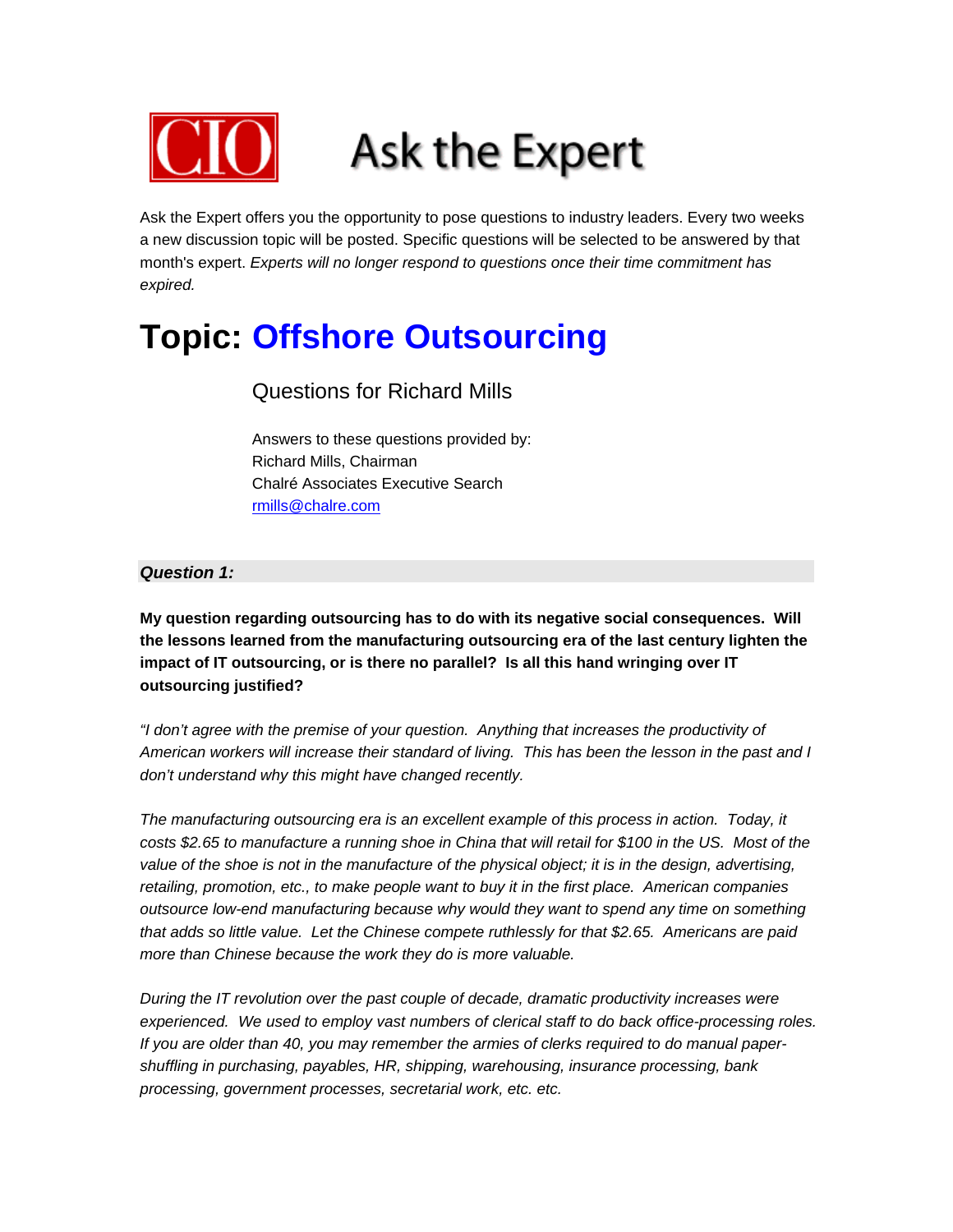

*Answers Provided by: Richard Mills, (rmills@chalre.com)* 

*Today, millions of those jobs have disappeared because they were replaced (outsourced) by computers. CEO's spent hundreds of billions IT over the past 20 years even though we all know they hate IT. What warmed their hearts was cost reductions by getting rid of millions of their employees. If you are older than 40, you will certainly remember the outcry years ago about this.* 

*While this all sounds terrible, it really isn't for one simple reason. American workers are not stupid people. If they find themselves laid off from a job, they go and do something about it so they can earn more money.* 

*The displaced workers retrained themselves and/or upgraded their skills so they could earn higher incomes in related or new industries. Today, the US still has a massive garment industry (including shoes) but it only cares about doing the parts of it that are most important such as design, advertising, brand building and the like. Let the third world countries do the low value tasks such as actually making the physical objects.* 

*We live in a time of great opportunity for Americans since services such as coding computer programs can be off-loaded for lower cost to third world employees.* 

*The process of outsourcing is nothing new and has always resulted in higher productivity and incomes for American workers in the past. There is not reason to think anything has changed today. Unless, that is, you think that Americans have suddenly lost their traditional we-are-thebest-and-nobody-will-beat-us attitude that has made the number one in so many industries."* 

#### *Question 2:*

#### **The Philippines used to be a hot spot for outsourcing. What happened to them?**

*"I disagree. In my opinion, Philippines has never been a hotspot for outsourcing. The country had the same head start that India had years ago during the Year 2000 craze. India worked hard to create dozens of world-class outsourcing organizations and Philippines created almost none. Even today, the penetration of the outsourcing sector in Philippines is said to be 3 or 4 years behind India.* 

*It is hard to understand why this is. According to most business leaders, Filipinos speak better English, have a better customer service mind-set and the cultural gap is less. India is reported to have better technical universities but Philippines is said to be better in liberal arts (more appropriate for back-office outsourcing). Philippines is also said to have better infrastructure and expatriate life-style.* 

*So why has India outpaced Philippines to such a degree?*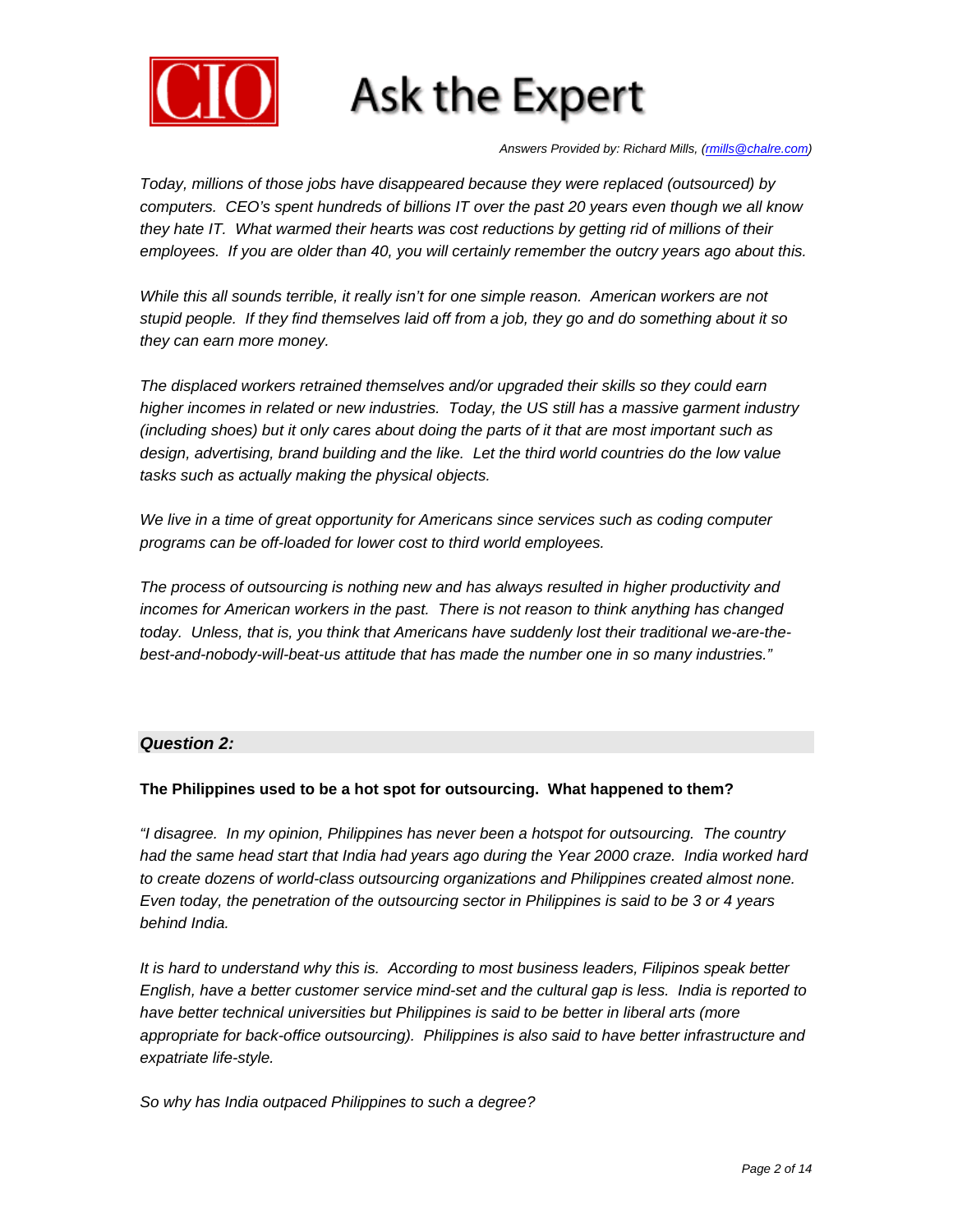

*Answers Provided by: Richard Mills, (rmills@chalre.com)* 

*It is an issue that no one seems to have a definitive answer. Some of the reasons I hear are:* 

- *1. Better Marketing India has Nasscom, a one-stop association for the entire Indian outsourcing industry that has done a fabulous job of promoting India to the world. Philippines, despite being a much smaller country, have between 6 and 10 various outsourcing associations (the actual number keeps changing), all supposedly promoting Philippines. These associations are a fractious bunch that seems to be constantly*  battling within themselves and against others who try to unify them. The result is that *none are large enough or competent enough to effectively market the Philippines to global organizations. They seem to spend their limited energies promoting Philippine outsourcing to other Filipinos, not a productive endeavor.*
- *2. Better Senior Managers and Entrepreneurs It was reported during the dot-com boom times that close to 40% of Silicon Valley startups were founded by Indians. (A joke at the time was that all it took to start a dot-com was 4 Indian engineers and an American guy to sell.) Indians are clearly an entrepreneurial people who know what it takes to build worldclass businesses. Filipinos, on the other hand, don't seem to have that same need for the recognition that building successful businesses entails.*
- *3. Bad Security Perception of Philippines Until recently, there was a real threat that India would go to nuclear war with Pakistan over the Kashmir region. Such a war would be in addition to the 2 previous wars these countries have already fought in just the past*  few decades. They still lob a few missiles at one another even today. For some reason, *India was better about keeping information from the American public. Philippines has a few Muslim insurgents who sometimes take a few hostages to sell for money. They are located far, far in the south away from the major outsourcing centers and the numbers of people harmed in these disruptions are significantly less than have been harmed in India. Yet, most Americans see and read about these occurrences and have the impression that it is the more dangerous. The vagaries of public relations seems to be something the Filipinos have been poor at mastering.*

*I am sure there are other reasons but these might be a start. The question for the future is whether Philippines will succeed as an outsourcing destination in the face to tremendous competition from dozens of other countries who also want to develop outsourcing industries."* 

#### *Question 3:*

**Do you see the supply of suitable technical resources in Asian countries to be sustainable? It is not uncommon to see good people get lured abroad, who gets left behind? Will we reach a saturation of the market and rates start to rise to US/European levels.**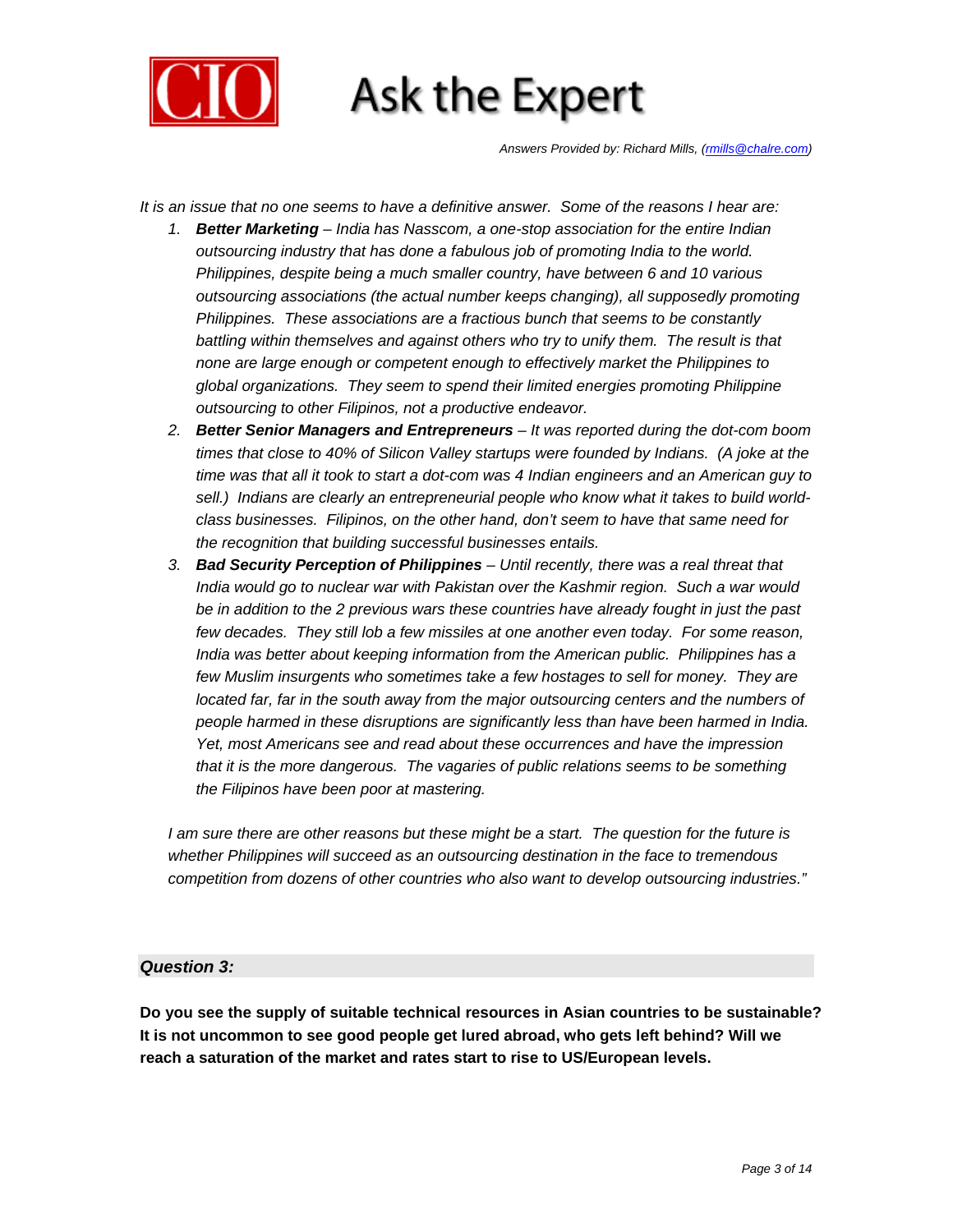

*Answers Provided by: Richard Mills, (rmills@chalre.com)* 

*"We will certainly see rates starting to rise. We are already seeing this in India and China now. Employment growth rates over the past few years have been unsustainable – 50% to 100% hiring growth cannot continue indefinitely.* 

*But remember that there are a lot of people in Asia. India and China each have about 1B people and if you include everyone else in Asia, you should surpass 2.5B people. This is without considering Russia and all of the eastern bloc countries. We could even add South America and*  parts of Africa. The total of all of this well over half the world's population. By comparison, the *entire population of North America, Europe and Japan is less than 1B people.* 

*Under such circumstances, it seems clear that in the long run we will not run out of candidates for outsourcing work. This is good since it means that we will be able to offload our lower value work at lower and lower costs. Our future work will involve higher and higher value functions that justify higher and higher incomes for us in the developed world. Outsourcing ensures our productivity and standard of living will continue to increase."* 

#### *Question 4:*

**How effective and reliable are offshore resources during Katrina/Rita type circumstances? Having considered some level of offshore cost savings, my thoughts are, today, "thank goodness we kept it in house"... the level of close attention and quick response it took to work through these past few weeks was amazing; and trying to do the same with resources on the other side of the planet seems impossible.** 

*"It is interesting that you should mention Katrina/Rita. These events have been much talked about lately in the Asia Pacific outsourcing community lately.* 

*As one example, I had lunch with a fellow who runs a large outsourcing operation for one of the*  world's largest insurance companies. He said he has never had a disruption in 3 years until *Katrina. His operation is supported by a group of 26 Citrix servers close enough to one of the US hurricanes that they were shut down for a day and he had to send everyone in Philippines home. Nobody had thought to have an alternate group of servers ready for such a situation.* 

*However, when the servers were back on-line a day later many of the southern US processing centers were not yet functional. His Philippine operation was of critical importance to process the titanic number of claims the company was receiving. The result was a response time that was praised by the company's customers. Many of the company competitors were not so highly glorified. The overseas operations made all the difference.*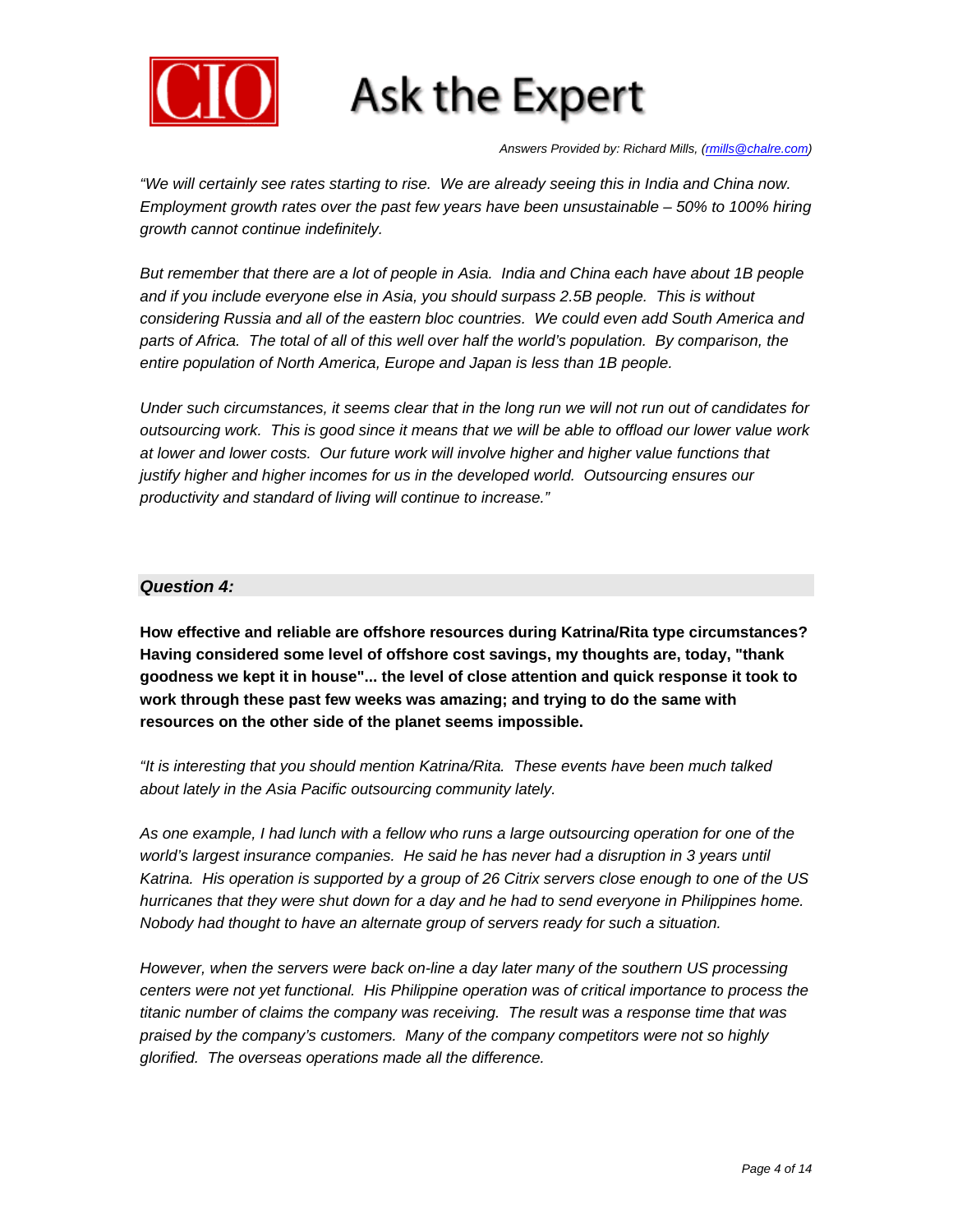

*Answers Provided by: Richard Mills, (rmills@chalre.com)* 

*I* heard similar stories from other senior people. The lesson that seems to be important is that rich countries can sometimes be as disruptive as the third-world and it is important to have *geographic alternatives that are able to support each other in times of need.* 

*Likewise, offshore operations would have helped enormously during the 9/11 terrorist attacks. Many reading this may remember how traumatized many of the country's leading financial firms were in the weeks after the attacks and the setbacks experienced by America's (and the world's) largest financial industry. If these firms had had offshore facilities in place, the economic impact would not have been as great. The situation would still have been terrible in human losses but the economic blow would have been less and in one respect we could have been able to tell Bin Laden to kiss our arses."*

#### *Question 5:*

**Do you think it is logical to have an office in Hong Kong as the BPO hub to manage outsourcing since Hong Kong is known as a general hub between Eastern and Western cultures? Are there currently any multinationals doing this?** 

*"Hong Kong is one of the world's finest hubs for the transport of objects. Services outsourcing is not about objects, it is about data. In my opinion, it makes no sense to be a general hub to manage outsourcing initiatives. I have not heard of any multinationals doing this. The "hubs" for outsourcing occur inside the heads of individuals and through their relationships with others.* 

*Some organizations have Asia Pacific regional offices in Hong Kong or Singapore that sometimes are involved in selling projects and initiatives but they seldom play anything outside a superficial role from my experience."* 

#### *Question 6:*

**What is Philippines' "USP" (Unique Selling Proposition) or "Differentiator" in the Outsourcing/ Off shoring marketplace especially in the BPO & Call-Center space? It seems that the industry in the Philippines doesn't have a very clear long-term vision -- does this augur well for the industry?** 

*"You are exactly correct, in my opinion. Vision is sorely lacking in the Philippine industry.*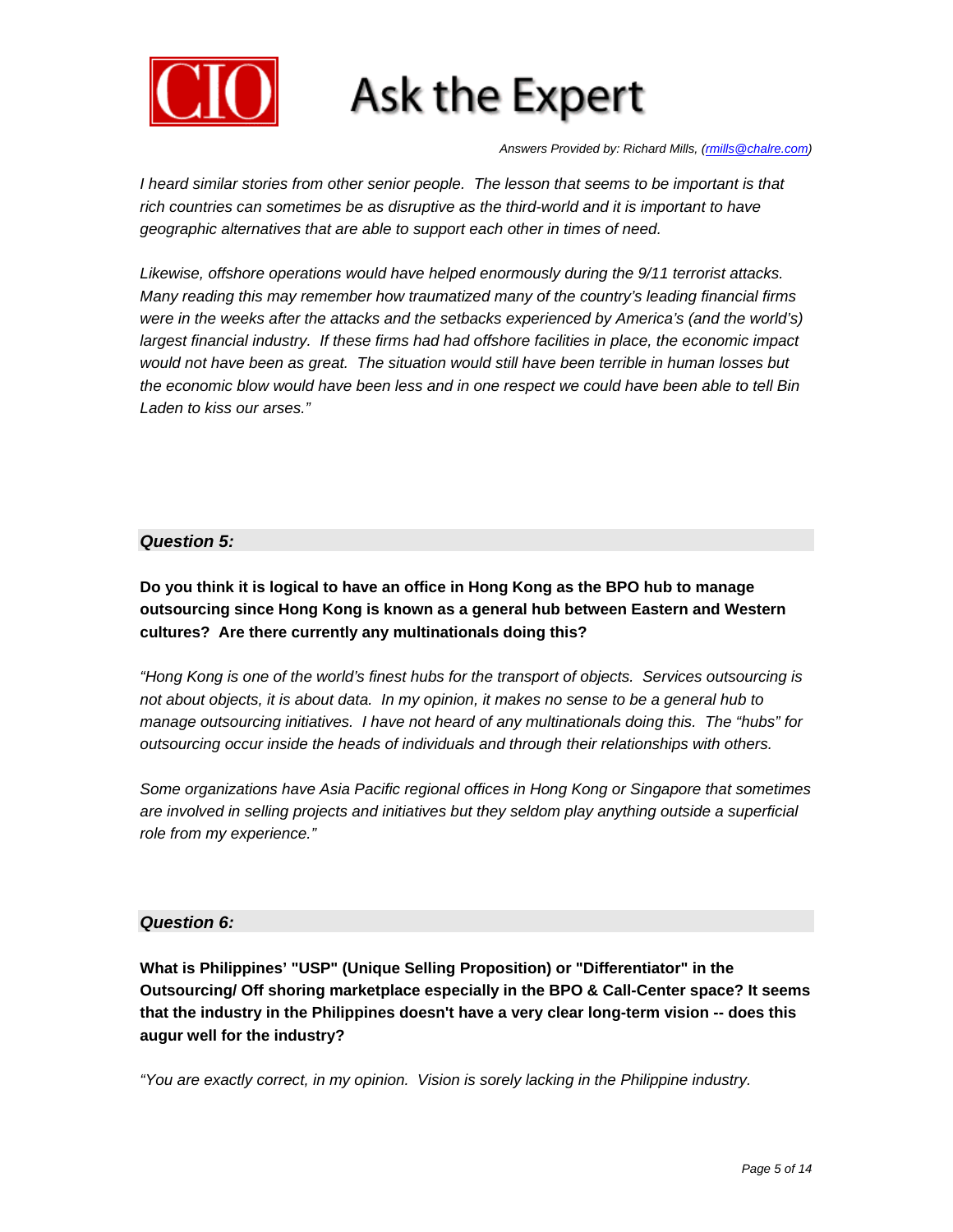

*Answers Provided by: Richard Mills, (rmills@chalre.com)* 

*Some of you may know that Philippines were previously a US colony -- sorry, I mean protectorate. Americans built much of the country's railroad network, its ports, public education system (teaching in American English, of course), even the government and judicial systems are modeled after the American. Even today Young Filipinos follow American fashion trends and US watch television programs. More than a few of them dream of one day immigrating to the US. The result of all of this is that Americans find Filipinos very easy to work with compared to everyone else in Asia.* 

*In my opinion, this Closest-to-America-in-Asia is the Unique Selling Proposition of Philippines. India produces excellent hardcore software developers but a lot more opportunities in outsourcing are in application support and maintenance, technical support, business analysis, accounting, HR, insurance processing, bank processing, medical transcription, legal services, on and on. Filipinos are arguably the best in Asia because their legal, insurance, banking, medical systems are all copied after America's and they speak better English than anyone else in Asia (except of course Australia which is too expensive).* 

*Whatever the vision might be, it is clear Philippines needs to do something. Philippines have not yet developed an equivalent of Nasscom in India, a single strong voice of the country's outsourcing industry on a global scale. Philippines, despite being a much smaller country, has between 6 and 10 outsourcing associations, all supposedly promoting various sectors. These associations are a fractious bunch that seems to be constantly battling within themselves and against others who try to unify them. The result is that none are large enough or competent enough to effectively market Philippines to global organizations. They seem to spend their limited energies promoting Philippine outsourcing to other Filipinos.* 

*That said, the current business environment is very strong in Philippines. People seem to have*  learned about it on their own or through word-of-mouth. Maybe Philippines will get lucky and it *will grow despite their lack of contribution toward their own success."* 

#### *Question 7:*

#### **What would you consider the top 3 criteria when building a business plan that will decide which country to offshore to?**

*"People, People and Infrastructure. Those doing services outsourcing today have it a lot easier than those who did manufacturing outsourcing years ago because there are much fewer dependants for success. To be successful in services outsourcing, the main components are hiring good people at reasonable cost and being able to provide them with adequate infrastructure (mainly telco, electricity and office space).*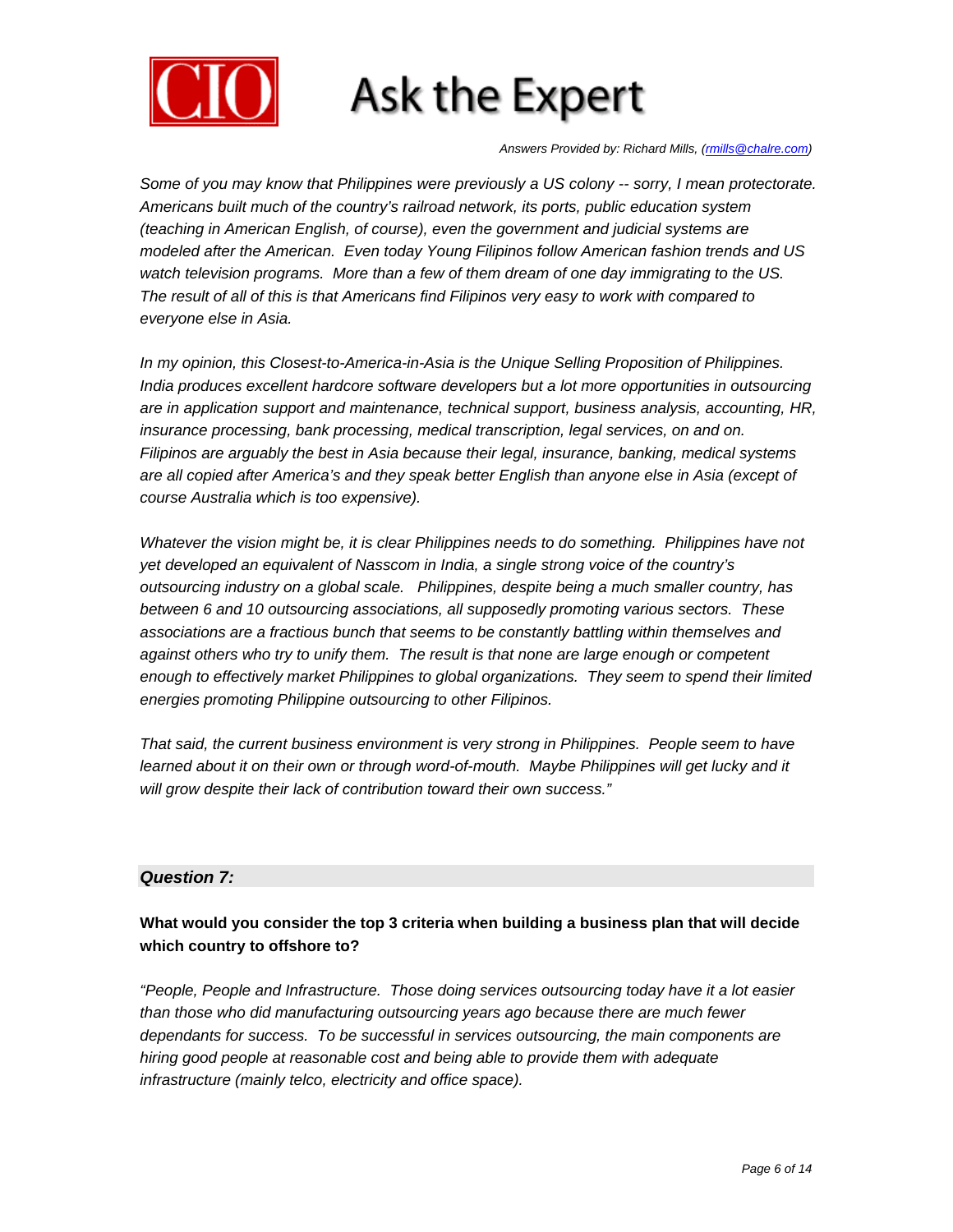

*Answers Provided by: Richard Mills, (rmills@chalre.com)* 

*The infrastructure decision is straightforward since either the location has it or it doesn't. Labor is a much more complicated situation since quality will depend on many issues related to the work you want to do, the competitive environment for this labor and costs.* 

*Of course, there are a lot more issues such as security, the regulatory environment, government support and quality of life (for expatriate management) that could derail an outsourcing initiative. However, the people I talk to are mainly concerned with the people and the infrastructure."* 

#### *Question 8:*

**How much of the cost benefits of outsourcing IT work to China and India is likely to be eaten up by inflation in these markets over the next 3-5 years?** 

*"China and India have achieved a lot in the past few years and we should all be proud of them. They have done great work to open their economies to outside firms and to promote themselves as welcoming business environments.* 

*The result has been a bandwagon of companies joining the rush to outsource manufacturing to China and services to India. Regional managers I speak to say that the result of this today is increasing salaries, worsening retention and decreasing quality of output. In India, even basics such as electricity, telco and roads are constraining growth.* 

*In addition, the Chinese currency especially is felt by most of the world's financial analysts to be greatly undervalued. What happens when the Chinese government stops buying billions of dollars worth of American treasury securities in its frantic attempt to hold down the value of its currency? It is only a matter of time until they stop this madness and allow their exchange rate to rise. This imminent adjustment will dull China's attractiveness. India's situation is not so severe but this could still be a factor.* 

*It is impossible to provide an estimate of the amount of inflation that will occur in the coming 2 or 3 years but we should be aware that it will occur and it will make outsourcing work to these countries less attractive."* 

#### *Question 9:*

**1) What do you think is the next phase of outsourcing given the fact that many companies have realized the need to utilize the benefits of cost arbitrage?** 

**2) What would be the impact on economies of developed and developing countries?** 

**3) What would be the impact of IT on outsourcing or vice versa?**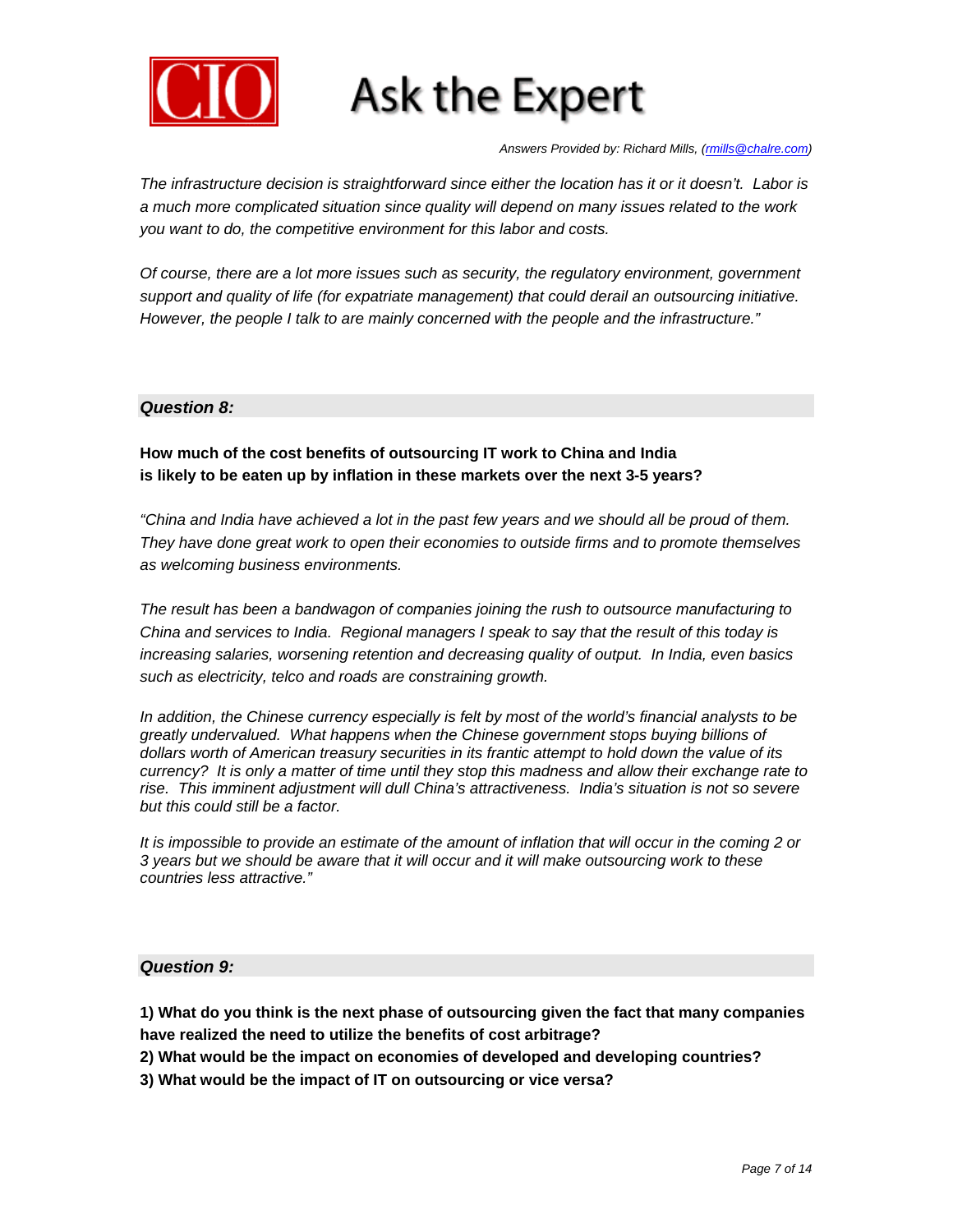

*Answers Provided by: Richard Mills, (rmills@chalre.com)* 

*"1) The next phase is complicated since so many things are happening at once.* 

*First, outsourcing is expanding beyond just call centers and IT into almost every other conceivable business process: accounting, map-making, design engineers, animation, medical services, legal services, insurance processes, banking processes, HR, and so on.* 

*Second, it is not just Americans who are aggressively outsourcing processes. Now every rich country in the world is moving quickly to join the movement.* 

*Third, most developing countries have seen the success of India and feel they have something to offer as well. There is a frantic stampede going on of countries entering the business from a supply side. If you consider how many countries and people exist in the rest of Asia (outside India and China), plus South America, Russia and the eastern bloc -- even parts of Africa have offerings. The competitive pressure will mean downward pressure on costs.* 

*Fourth, pushed by competitive pressures, the early leaders of outsourcing like India will move up the value chain to more sophisticated processes.* 

*2) The result of both developed and developing countries will be a higher standard of living. This has been the outcome in the past when productivity advances has been introduced and almost certainly will be the result this time around.* 

*Computerization resulted in the displacement of millions of white collar back office positions over the past 20 years as mundane tasks formerly performed by armies of well-trained clerical workers. After a period of adjustment, the former "white-collar ghetto" workers retained themselves for higher values jobs. Today their lives and incomes are better as a result. Of course, this is a rosy description of a complex and inconvenient process for those who go through it. Nevertheless, the results are still roughly the same.* 

*3) The impact of IT on outsourcing is that it makes outsourcing more and more viable. An advance in IT that increases functionality or decreases costs results in an exponential increase in the practicality of overseas outsourcing initiatives."* 

#### *Question 10:*

#### **Would you recommend a company consider a "captive" approach or a full outsourcing approach to ADM/BP in India?**

*"This is a very, very complicated subject. On the one hand, there are large world-class organizations who successfully outsource ADM (Application Development and Management) to outside organizations and they have no inclination of taking the work captive because they are*  happy with the results. Accenture, IBM, CGI, Wipro, ClientLogic and a multitude of others have *developed great offshore businesses doing this work for clients.* 

*On the other hand, there are just as many large, world-class organizations that use the captive approach just as successfully. AIG, GE, Thomson Financial, Safeway are a few of these.* 

*One broad generalization I have noticed is that companies that are doing more complicated work or who have onerous security or regulatory requirements tend to want to do it themselves (captive approach). Lower end work like help desk support is often easier to be done by service providers.*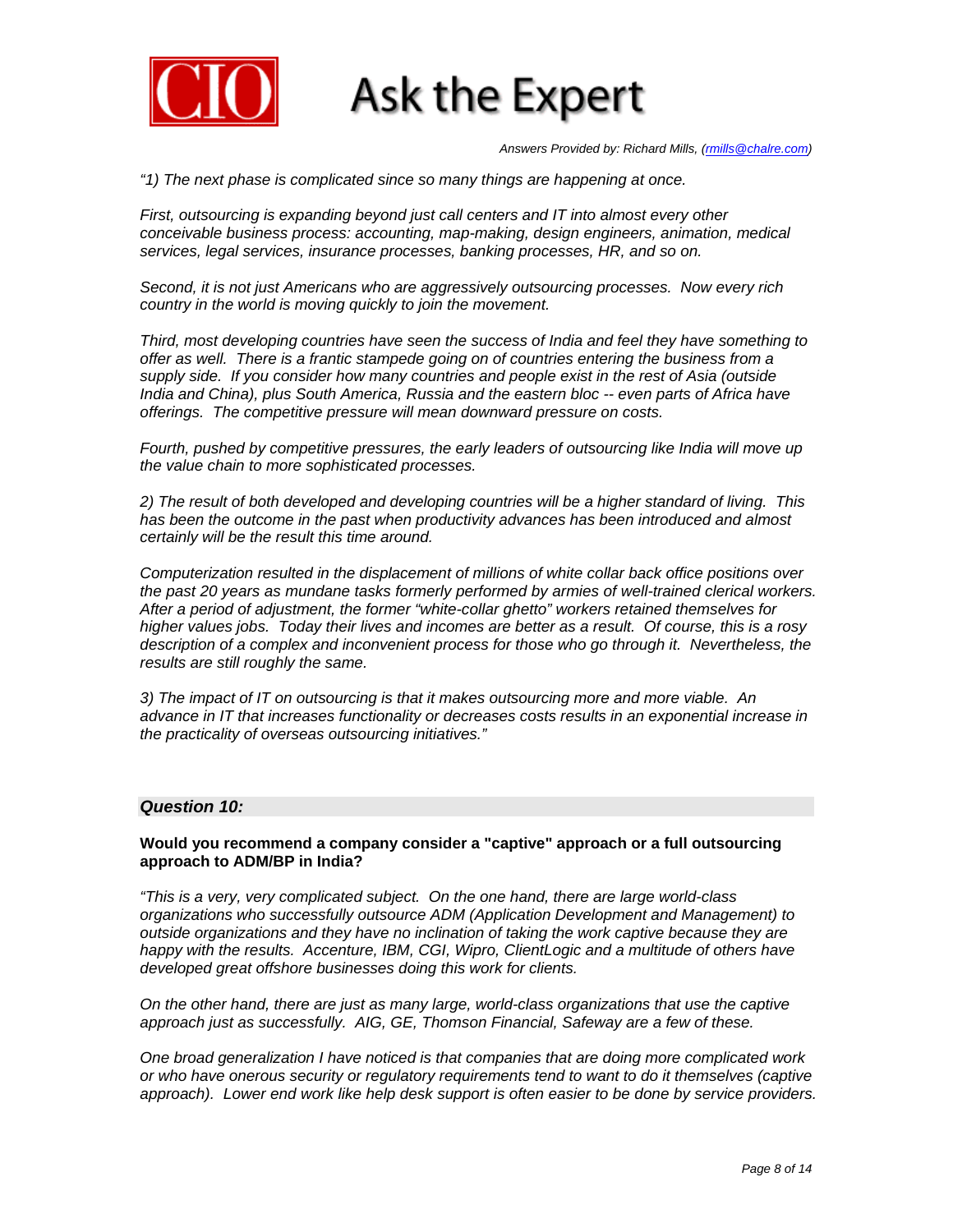

*Answers Provided by: Richard Mills, (rmills@chalre.com)* 

*One approach I have seen that seems to work well is a dual approach where a company will use an outside provider so they can get up and running faster and learn from their experience. Gradually, the outsourcing organization will move over some of the processes initially provided by the third-party company and move up the value chain to more sophisticated or sensitive processes.* 

*From my experience, this approach has often resulted in happy people on both sides. The provider keeps a long-term client and the outsourcing organization has more control (and lowers its costs)."* 

#### *Question 11:*

**If 1 million computer professionals are laid off, and each of them makes a modest estimate of \$60,0000, assuming that they pay a modest \$3,000 in federal income tax, that is \$3 billion that U.S. Government won't have, annually. Then if those same workers pay state and local taxes, a modest \$3,000, that is another \$3 billion states do not have, annually. Is offshoreing good? Corporate taxes may need to go up. If state and federal government utilize software developed and supported by offshore staff, it's almost as if American taxpayers are really getting a raw deal. Is this lose-lose both short and long term?** 

*"American workers are not stupid people. If they find themselves laid off from a job, they go and do something about it so they can earn more money. This country used to employ 100's of thousands of textile workers but now almost all those jobs have been lost to third world countries. At the time those jobs were being moved there were some frightened people and entire towns lost their main source of employment.* 

*Who today complains about these lost jobs? Nobody, of course. The workers retrained themselves and/or upgraded their skills so they could earn higher incomes in related or new industries. Today, the US still has a major garment industry but it only cares about doing the things that are most important such as design, advertising, brand building and the like. Let the third world countries do the low value tasks such as actually making the garments.* 

*We live in a time of great opportunity for Americans since services such as coding computer programs can be off-loaded for lower cost to third world employees.* 

*The process of outsourcing is nothing new and has always resulted in higher productivity and incomes for American workers in the past. There is no reason to think anything has changed today. Unless, that is, you think that Americans have suddenly lost their traditional we-are-thebest-and-nobody-will-beat-us attitude that has made the number one in so many industries. Do you believe that?* 

*One study I read, talked about the numbers of accounting jobs lost over the past 20 years due to computerization. You may remember this being an issue among the accounting profession years ago. After a brief period of whining, these professionals upgraded their skills and accountants earn more today than they ever did as paper-shuffling clerks."* 

#### *Question 12:*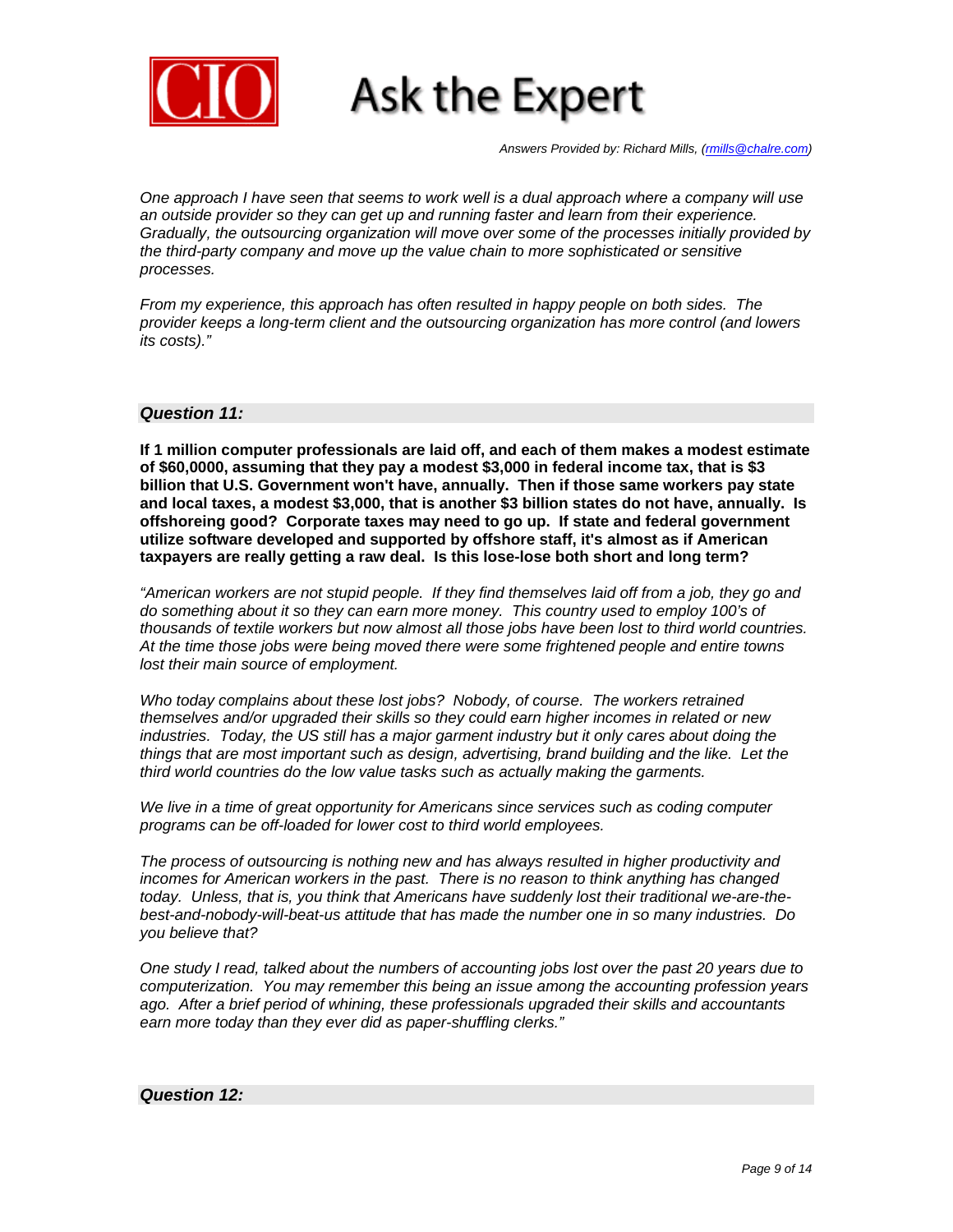

*Answers Provided by: Richard Mills, (rmills@chalre.com)* 

**Given China's rapid growth and potential hegemony, and our sometimes adversarial relationship with its government, how can it be considered "safe" to outsource key data to this country?** 

*"Just because you are running a business in China doesn't mean you have to turn over key data to the Chinese government. Normal security precautions should always be undertaken.* 

*A bigger worry might be that China and Taiwan get into a tiff and American forces have to intercede. The result could be that China feels the need to make life difficult for some sectors. Country risk like this is present in all countries.* 

*The beautiful thing about American consumerist values is that they are so corrosive to those of dictatorial regimes."*

#### *Question 13:*

**We have some offshore work going on now in India and it has been very good. My question is with all the outsourcing going on now in India do you see it becoming priced out eventually? In other words the more skill sets they have and the skill they have acquired working with American business do you see their status and pay raising in the near future where we better look to start cultivating other areas such as Vietnam, China etc.?** 

*"The people I speak to running the large outsourcing facilities in India say this is already happening. For the past few years, the only destination companies talked about was India and they all went there to setup. The result of this bandwagon was that today they are experiencing a lot of problems related to salary inflation, employee retention, quality of delivery, office space availability, telco access, even electricity supply, etc.* 

*Philippines and Vietnam seem to be 2 countries that are profiting from this situation. China seems to be experiencing its own constraints due to extremely high growth rates in manufacturing outsourcing.* 

*The Regional Managers I speak to are now opening and growing facilities in locations outside India for now."* 

#### *Question 14:*

#### **What do you see on the future O/s prospects in Asia?**

*"There are a number of trends that I see happening in Asia. I will list some of them.* 

*1. Sector Expansion – In the past, most of the growth in outsourcing was just call centers and IT. Today, the number of sectors embracing outsourcing has grown tremendously. A few of these new areas include: legal services, medical transcription, financial research, design engineering, HR, accounting, payroll, animation, content services, publishing, on and on. This development will make growth explosive in the coming few years.*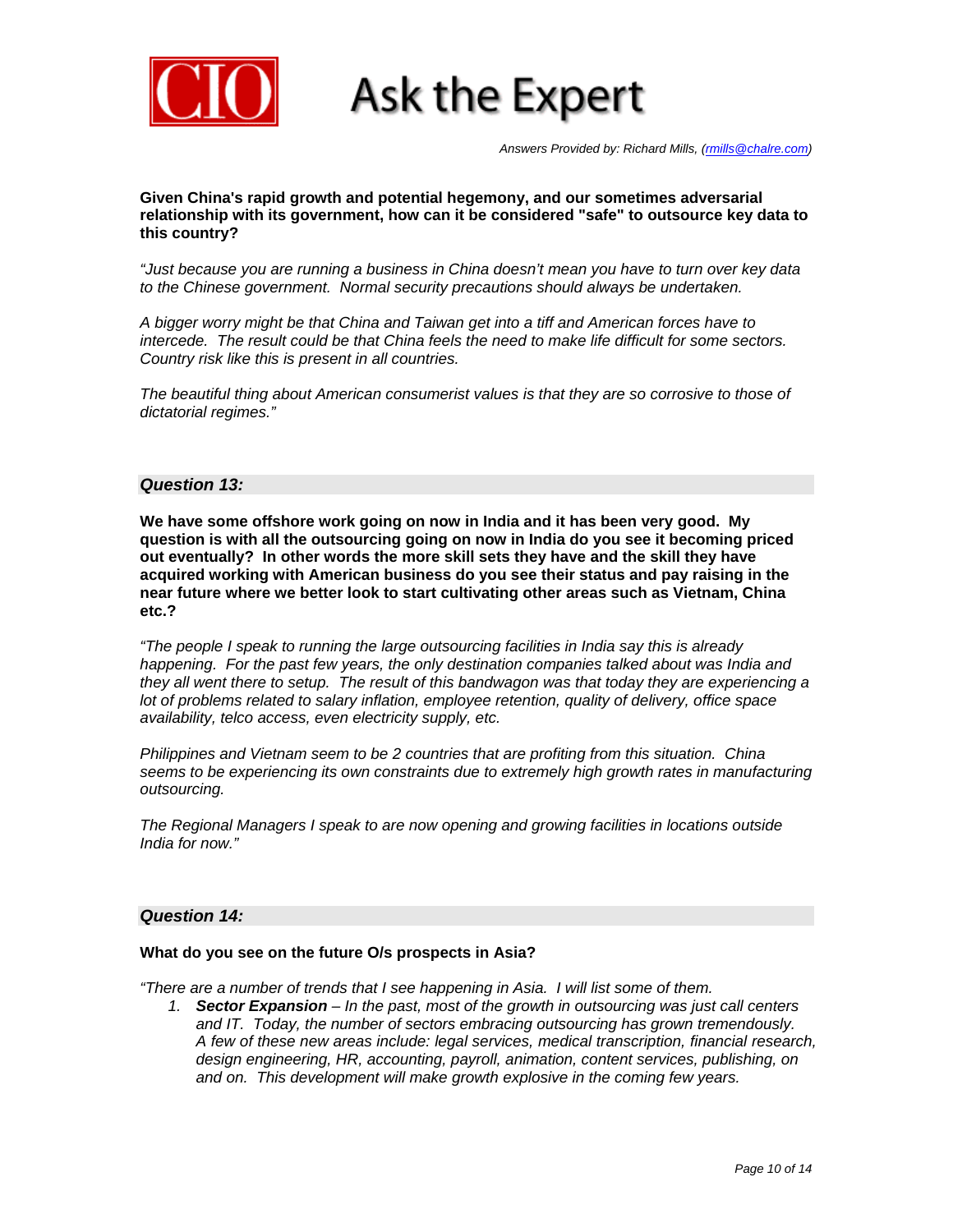

*Answers Provided by: Richard Mills, (rmills@chalre.com)* 

- *2. Greater Country Demand Participation In the past, most outsourcing was undertaken by American firms. Today, everyone wants to do it. Over the past few months, I have talked to large blue-chip companies from most rich world countries: Britain, Canada, Australia, Japan, Germany, France, Italy, Finland, etc. This will result in a tremendous expansion in the number of companies participating in outsourcing.*
- *3. Greater Country Supply Participation In the past, only a few countries were able to offer a credible offshore service. Now there are dozens of countries that can and it has become a frantic stampede by everyone else to join the club. The result will be strong downward pressure on costs as companies have literally a world of options to consider."*

#### *Question 15:*

**I am ready to leave my current position that sends work overseas and uses too many contractors. How can we find companies who don't offshore work, hire cheap foreign labor, and are in general "America-friendly"?** 

*"Your question seems to be a loaded one. The companies who are offshoring their work tend to be the largest and most successful organizations in the country and the world. They are at the leading edge of this movement just as they are the leaders in other aspects of their industries. In a globally competitive business environment, this is a requirement of their survival.* 

*The manufacturing sector went through its offshoring trend some years ago. The companies that were slow to do this did not survive. One of many examples was Fruit-of-the-Loom. The underwear brand is still well known throughout the US and Canada because of its humorous television advertisements years ago. Despite their great marketing success, the company was slow to send manufacturing offshore and by the time they woke up, it was too late. Their competitors like Hanes took their market share. Offshoring too late was not the only factor that caused Fruit-of-the-Loom's demise but most business research indicates clearly that it as either a key factor or the primary one.* 

*In my opinion, "American-friendly" companies are those that pursue innovative ideas with vigor. America became the economic envy of the world by doing so. This is the only way American companies can ensure secure, high-paying jobs for their American employees.* 

*The jobs being moved offshore are lower skilled in nature. So, you have nothing to worry about. Americans have always worked hard to improve their skills to justify higher and higher incomes and they earn more than anyone else as a result."* 

#### *Question 16:*

**Our metrics show that the offshored projects are the most expensive to support. Although the actual coding is less expensive, the other 70% of our lifecycle is more expensive. We all know that the majority of developing software is in design, architecture, and support. If we must spend more time in defining "gold-plated" requirements up front, in the process that takes most of our time, how can CIOs justify offshoring software development in light of this?**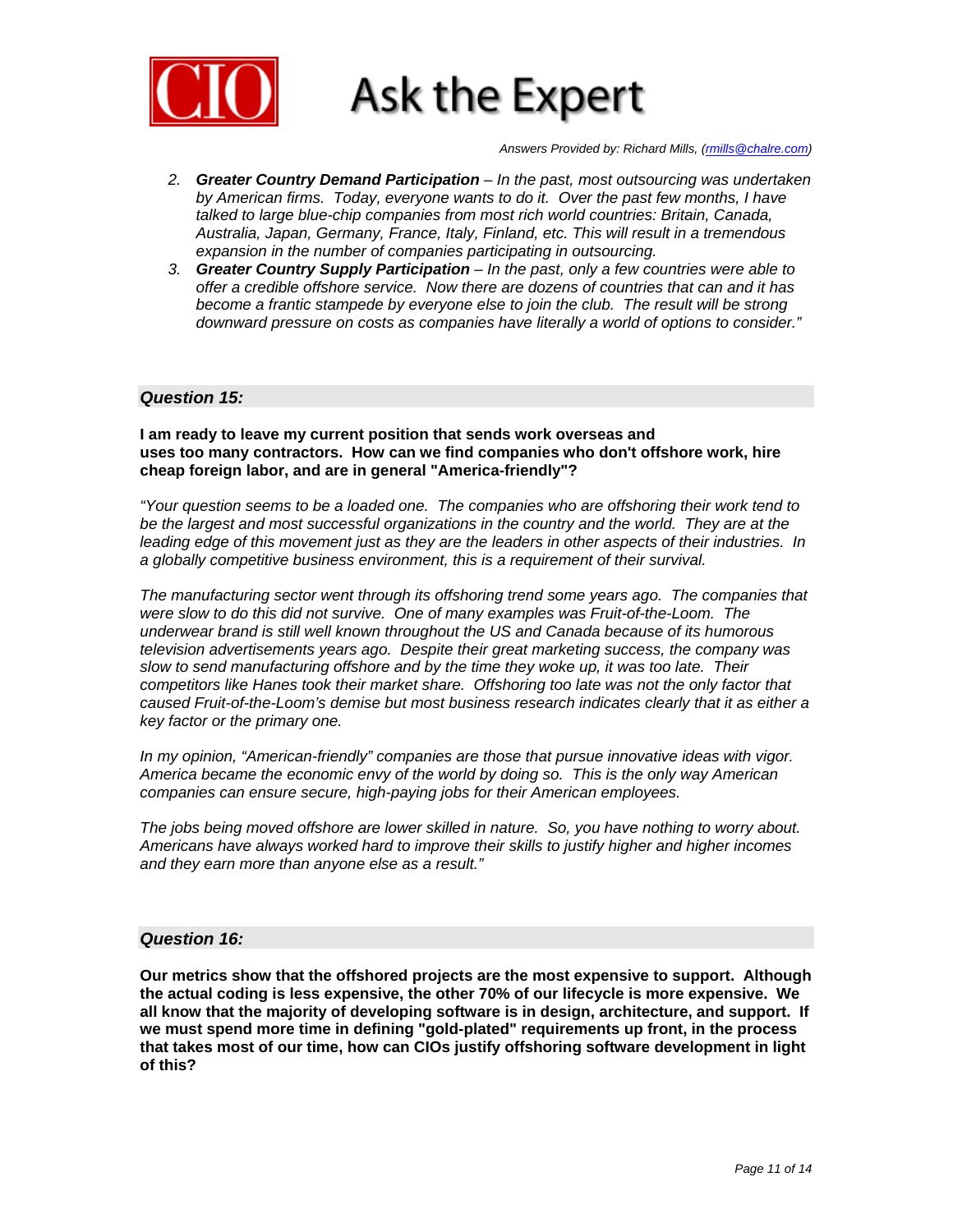

*Answers Provided by: Richard Mills, (rmills@chalre.com)* 

*"There seems to be a learning phase that is required on both onshore and offshore sides of the development process. Initially, the extra time required to "gold-plate" design and architecture seems onerous. However, CIO's that I speak to who have gone through the offshore process say that this "gold-plating" of requirements is one of the primary benefits to the organization since if fosters the creation of standardized processes where quality and efficiency can be measured and tracked. The outcome is almost all cases is a general improvement in the design and architecture phases, and an increase in skills levels of both onshore (American) and offshore professionals.* 

*You mention that support is something that will not be sent offshore. My information is that application support is one of the functions that is being sent offshore. Many highly-skilled, creative Americans don't like doing support work since it is considered tedious and you have to*  listen to a lot of complaining users. This low-end function is a prime example of something that *Filipinos (for instance) have greater interest in performing."*

#### *Question 17:*

**China will be an important outsourcing market for USA, can you explain some important aspects for China to be a successful competitor in the outsourcing market? Which kind of company will be successful?** 

*"Because of China's tremendous achievements over the past few years, the country seems to have acquired the reputation of being the answer to everyone's problems. Many companies have tried to do offshore work in China but the results have been mixed as of yet.* 

*One of these is BearingPoint (formerly KPMG Consulting). The company reportedly spent \$50M setting up their center in China and the results are said to be disappointing. This failure has left them behind many of their competitors who setup operations in India and Philippines.* 

*China's explosive growth in manufacturing has resulted in severe salary inflation for skilled professionals such as software developers. In addition, English communication skills are in short supply in China for similar reasons.* 

*Further to this are the pressures building up on the Chinese currency. Almost every financial analyst in the world will tell you that their currency will increase in value because of their titanic trade surplus.* 

*Given that China is already becoming expensive relative to other competitors and English skills are in short supply, what will happen when the government is forced to loosen control of the currency and its value increases by a further 10% of 15%. All of these factors will limit their potential as an offshore outsourcing destination in the near term (say in the next 3 to 5 years).* 

*Don't get me wrong. I am not saying the Chinese are somehow bad. They have achieved more in a short time than any other country in the history of the world. It is just that their recent extreme success is resulting in constraints that are pushing them out of certain markets."* 

#### *Question 18:*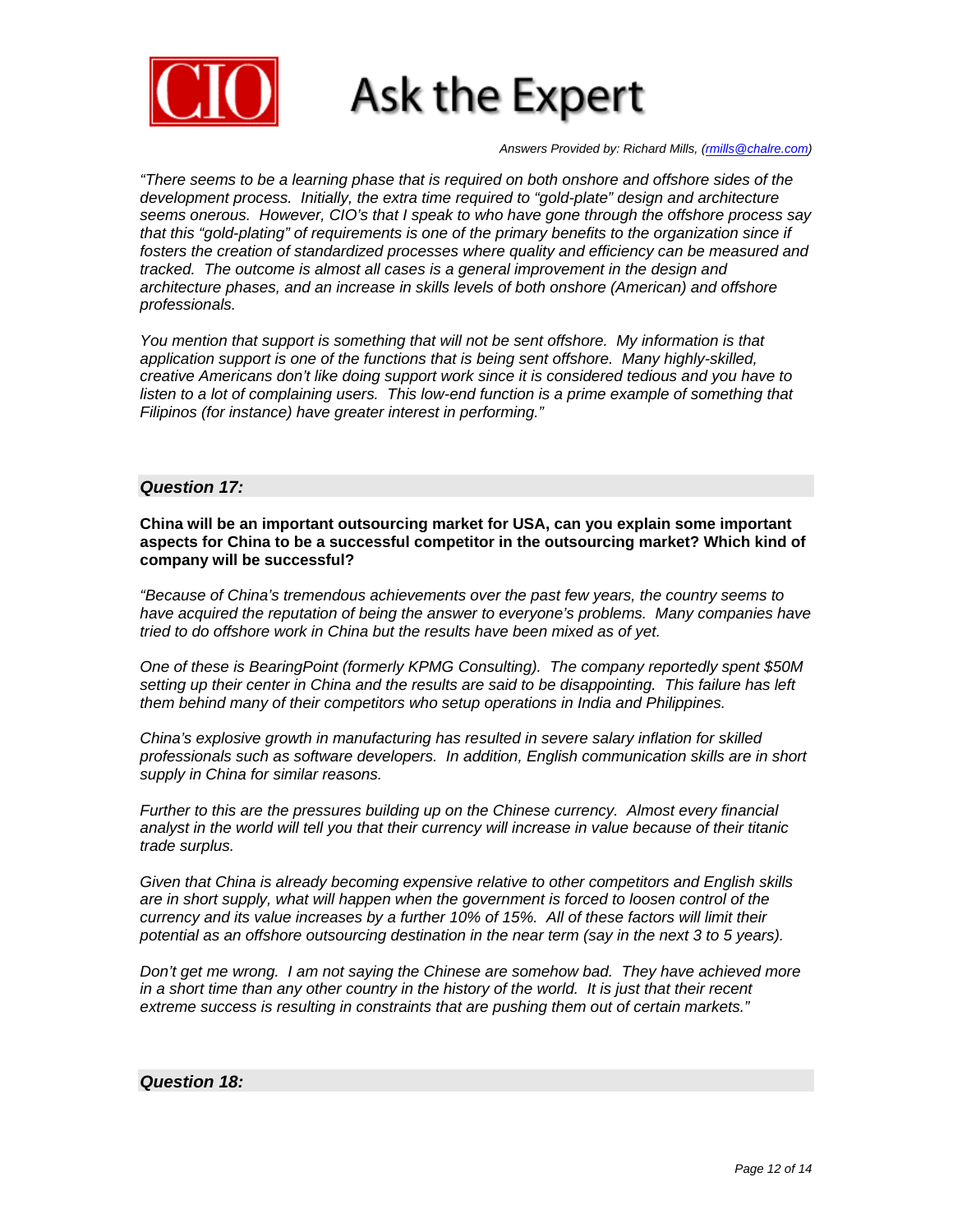

*Answers Provided by: Richard Mills, (rmills@chalre.com)* 

**Does India have a future as an outsourcing services provider? I mean, originally people went there because the prices were much lower, because supposedly Indian IT specialists were great, etc, etc.. But what we see nowadays is that the salaries in India are growing rapidly (around 7% a year). India is thinking of accepting the VAT laws that would also raise the prices. The amount of IT specialists India produces each year is scaring and the quality seems to drop a LOT.** 

*"Your information seems to be roughly correct according to the people I speak to within Asia. Because of India's past great success, they are now experiencing problems due to increasing salaries, quality concerns, employee retention, etc. You mention 7% as a rapid salary increase. I hear salary increases are much greater than this for many skills.* 

*India will have challenges to maintain growth from this point forward. This situation has opened up the market for countries like Philippines, Vietnam, South Africa, Russia and eastern Europe, etc."*

#### *Question 19:*

**IT - Offshoring adoption in Southern Europe. Right now, partially due to the cultural issues and partially because the salaries in these countries are much lower than in the US or Northern Europe, offshoring is not that popular in these countries. Do you think the situation will change drastically, say, a couple of years from now?** 

*"That is an interesting question. I have seen a few southern European companies who have setup offshore outsourcing operations in Asia. Examples of ones I have had conversations with are Soluziona (the big Spanish IT consulting firm) and Alitalia (the Italian airline). That said, there are not many from this region yet who are active in offshoring work so it is difficult to estimate their future presence.* 

*A lot will depend on the supply of labor in these countries. If Italy or Spain (say) are producing large numbers of computer science graduates, then they won't have to offshore work. However, if these countries don't have the people required, then they will need to offshore work to acquire access to the skilled professionals required. The continuing strength of the Euro may also make offshoring attractive to southern Europe."*

#### *Question 20:*

**I have heard and personally experienced many problems with India-based call centers. What's the future of India-based call centers? Also, what's the chance for China to catch up in the IT outsourcing field (non-call center)?** 

*"India has been a great success over the past few years. They have achieved a lot and I think we all should be impressed with these hard-working innovative people.* 

*Nothing goes up in a straight line, however. From speaking with a lot of senior managers within the Asia Pacific region, it is clear there is movement of voice-enabled work out of India. I shouldn't specific mention company names on a public forum such as this but I can tell you that*